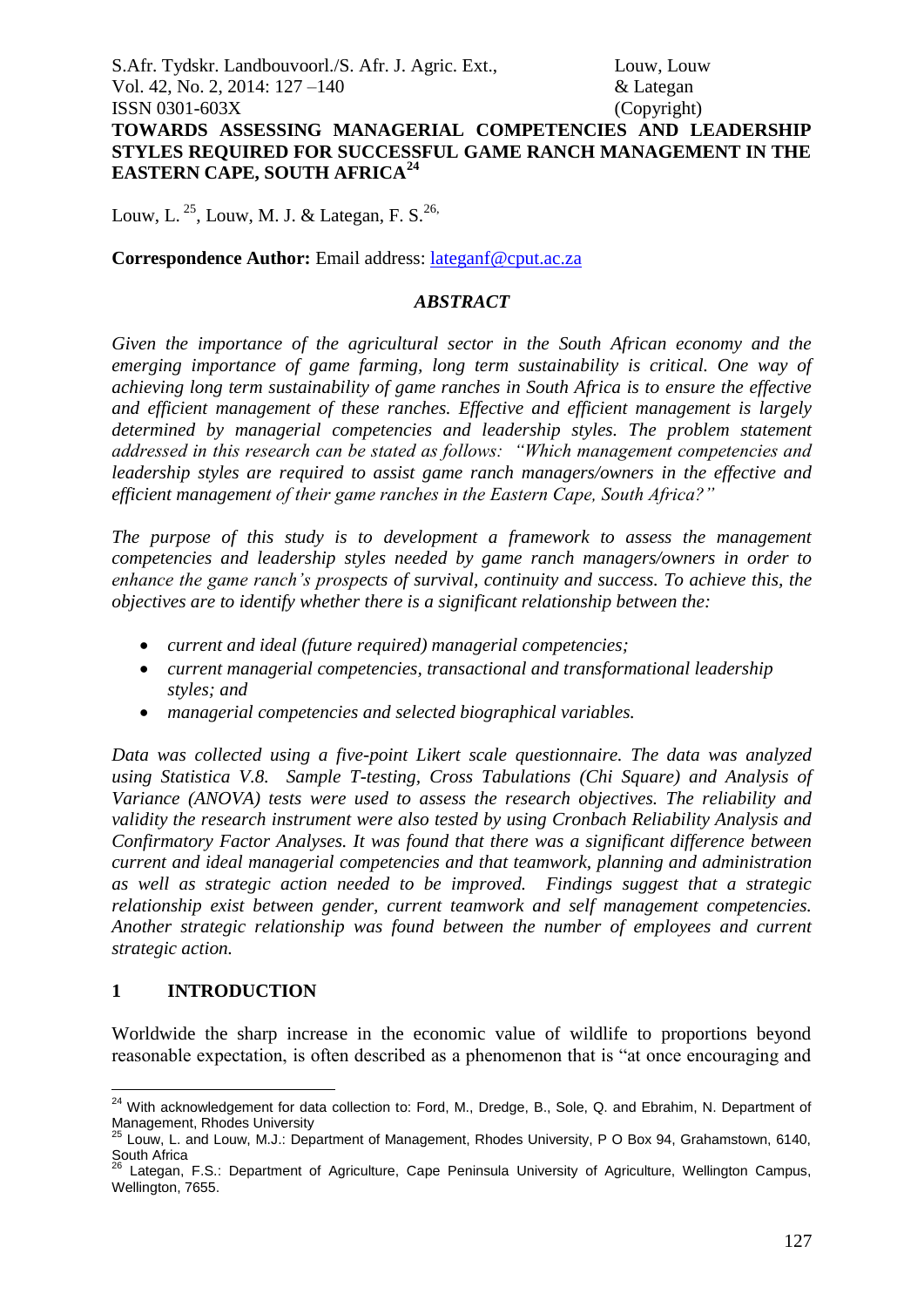alarming from a historical perspective" – thus expressing the sentiment that "commercial markets and natural ecosystems are uneasy partners" (Czech, 2000: 3; Lategan, 2007:1)

Game ranching is generally recognised as one of the most important economic activities in the Eastern Cape Province and in the greater parts of South Africa. It has earned itself the position of arguably the fastest growing enterprise in South Africa (Falkena, 2003: 7; Van Niekerk, 2003: 1; Van Niekerk, 2006). There are nearly 5000 game ranches and more than 4000 mixed game and livestock farms in South Africa covering some 13 percent of the country's total land area. In contrast only three percent of the country is covered by National parks (Falkena, 2003: i).

Historically, game farming was considered complimentary to stock farming. Much emphasis was placed on fresh meat production and by-products such as biltong, skins and leather (Big Five, 2007). Many farmers gradually began to realise that game ranching was economically a more sustainable and viable agricultural enterprise. In its widest sense, game ranching implies all activities on "a large fenced or unfenced privately owned or communal area on which game is extensively managed" for monetary gain through direct utilisation of wildlife products such as hunting, viewing, cropping, live game sales or any other recognised and related systems of management and control (Bothma, 2002: 23).

In the late 1980's an offshoot from main stream game farming began as many established game farmers began to realise the opportunity to venture into ecotourism. This came about due to a number of issues that affected the game farmers at the time. Firstly, the deregulation of the farming sector, this worldwide trend backed by organisations such as the World Trade Organisation (WTO) was followed by the South African government and as a result, the real input and output prices of the agricultural sector adjusted structurally (Big Five, 2007). Secondly, after full democracy in 1994, there was a great loss of political leverage of the agricultural sector which resulted in the disappearance of many agricultural subsidies and import duties (Big Five, 2007).

Falkena (2003: 7) argues that conversion to game ranching offers some of the answers to the increasing economic risks associated with livestock farming in marginally profitable and low rainfall areas – areas that teemed with wildlife in previous centuries. The superior adaptability of wildlife to the African climate, increasing monetary values being placed on wildlife and the potential for increased earnings of foreign exchange, have caused the numbers of wildlife to dramatically increase. The relatively unregulated nature of the game ranching industry has created the opportunity for operators and game ranchers to develop their own particular brand of enterprises, creating a major challenge with regard to positioning in an ever-changing environment (Van Niekerk, 2003:1). In a sense the achievement of optimum economic and production efficiency is considered essential to ensure sustainability in terms of production, commercial development and social acceptance of this relatively new agricultural enterprise in South Africa (Hoffman, Muller, Schutte & Crafford, 2004: 123).

Although this situation offers significant opportunities and returns, a great deal of responsibility and risk exists to ensure that all operating systems are functioning efficiently, thereby placing a big premium on game ranch management competencies (Lategan, 2007: 3). Dynamic managers are essential to any organization's overall success, regardless whether it is a small start-up business, game ranch or a global organization (Hellriegel, Jackson, Slocum, Staude, Amos, Klopper, Louw & Oosthuizen, 2000). Considering the complex and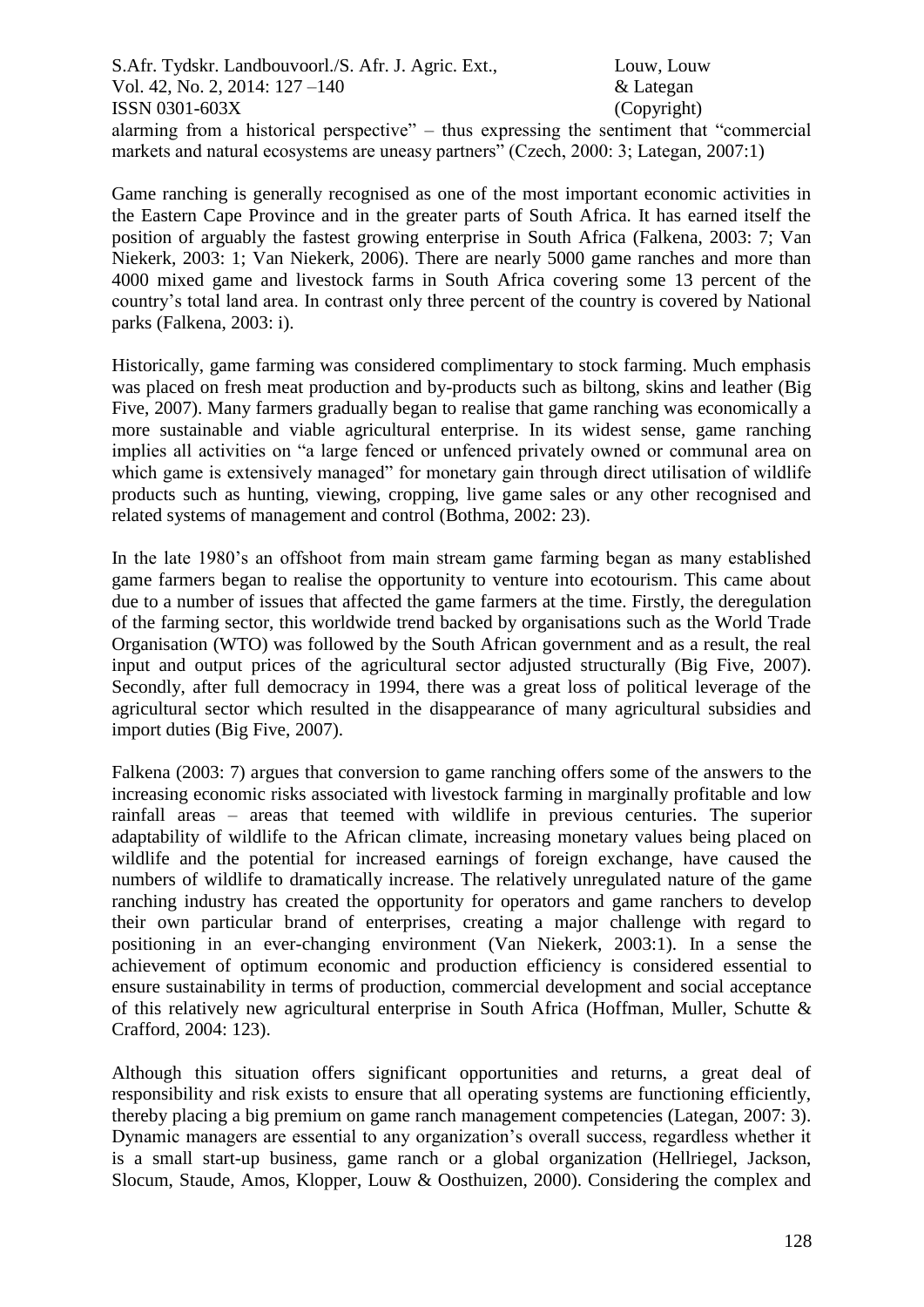diverse activities of the game farming industry, managers are needed to ensure that game ranches are run effectively and efficiently. In particular, these managers must possess certain managerial competencies and be aware of which competencies they already possess and whether those match the competencies needed to be successful (Wild, 1994). In addition to these managerial competencies, success also depends on the leadership styles that the manager possesses.

This study proposes the development of a framework which can be used to assess the management competencies and leadership styles needed by game ranch managers and owners in order to enhance the game ranch's prospects of survival, continuity and success. Given the importance of game ranch management in the Eastern Cape Province in South Africa (Van Niekerk, 2003:113), a pilot study sample was selected from game ranches in the Eastern Cape Province in order to refine a research instrument, contributing towards the development of a framework for assessing managerial competency and leadership styles for game ranch management.

The problem statement is stated as: *"Which managerial competencies and leadership styles are required to assist game ranch managers/owners in the effective and efficient management of game ranches in the Eastern Cape?"*

# **2 OPERATIONALISATION OF VARIABLES**

## **2.1 Managerial Competencies**

Managerial competencies are defined as sets of knowledge, skills, behaviours and attitudes that a person needs in order to be effective in a wide range of managerial jobs and various types of organisations (Hellriegel, Jackson, Slocum, Staude, Amos, Klopper, Louw and Oosthuizen, 2004:5). Likewise, game ranch managers need to identify their own competencies to be able to understand whether they possess the relevant and adequate competency levels.

Table 1 presents the six key competencies particularly important to be successful in game ranch management (Hellriegel et al, 2004; George and Jones, 2008; [Levenson,](javascript:__doLinkPostBack() [Van der Stede](javascript:__doLinkPostBack() and [Cohen,](javascript:__doLinkPostBack() 2006 ).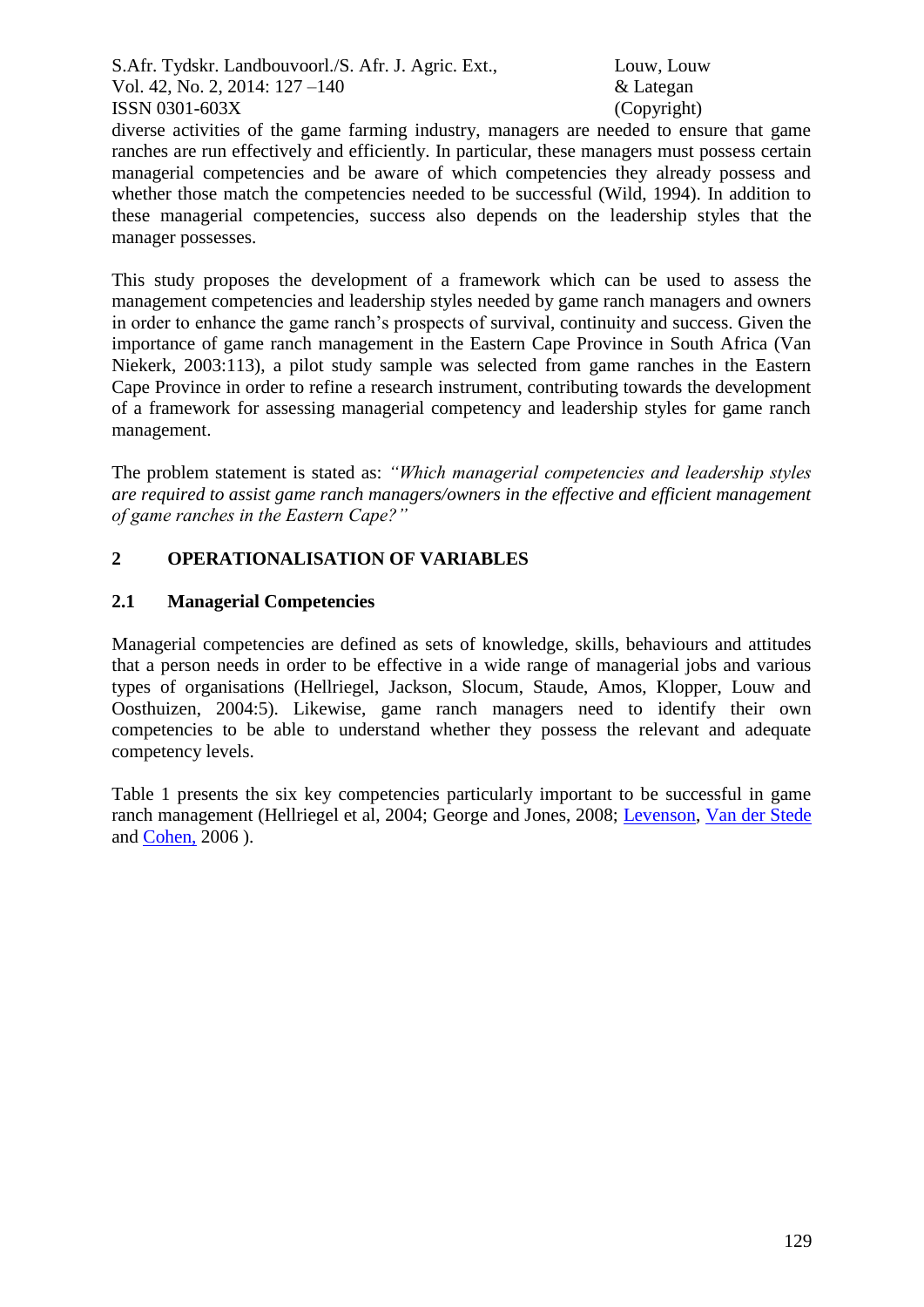|  | Management<br>Competencies                   | Definition                                                                                                                                                                                                       | Dimensions                                                                                                                                                                                                     | References                                                                                                    |
|--|----------------------------------------------|------------------------------------------------------------------------------------------------------------------------------------------------------------------------------------------------------------------|----------------------------------------------------------------------------------------------------------------------------------------------------------------------------------------------------------------|---------------------------------------------------------------------------------------------------------------|
|  | Communication<br>Competency                  | Effective transfer and<br>exchange of<br>information that leads<br>to a better<br>understanding<br>between the manager<br>and others.                                                                            | Informal<br>$\sim$<br>communication;<br>- Formal<br>communication;<br>Negotiation.<br>$\overline{\phantom{a}}$                                                                                                 | e.g., De Lange, 1998;<br>George and Jones, 2008;<br>Hellriegel et al, 2004;<br>Katz, 1974                     |
|  | Planning and<br>Administration<br>Competency | Manager decides what<br>tasks need to be done,<br>determines how they<br>can be done, allocates<br>resources to enable<br>them to be done, and<br>then monitors the<br>progress to ensure that<br>they are done. | Information<br>$\blacksquare$<br>gathering, analysis and<br>problem solving;<br>Planning and<br>$\overline{\phantom{a}}$<br>organising projects;<br>Time management;<br>Budgeting and<br>financial management. | e.g., Badawy, 1982;<br>George and Jones, 2008;<br>Hellriegel et al, 2004                                      |
|  | <b>Strategic Action</b><br>Competency        | Manager understands<br>the overall mission<br>and values of the<br>organisation and<br>ensures that his/her<br>actions and those of<br>his/her employees are<br>aligned with them.                               | Understanding the<br>industry;<br>- Understanding the<br>organization;<br>- Taking strategic<br>actions.                                                                                                       | e.g., Boyatis, 1982; George<br>and Jones, 2008; Hellriegel<br>et al, 2004                                     |
|  | Teamwork<br>Competency                       | Accomplishing tasks<br>through small groups<br>of people who are<br>collectively<br>responsible and whose<br>work is<br>interdependent.                                                                          | Designing teams<br>properly;<br>Creating a<br>$\sim$<br>supportive team<br>environment;<br>Managing team<br>dynamics<br>appropriately.                                                                         | e.g., De Lange, 1998;<br>George and Jones, 2008;<br>Hellriegel et al, 2004;<br>Katz, 1974; Mintzberg,<br>1975 |
|  | Self-<br>Management<br>Competency            | Manager takes<br>responsibility to solve<br>problems and s/he is<br>able to motivate<br>himself/herself when<br>support is lacking.                                                                              | - Integrity and ethical<br>conduct:<br>- Personal drive and<br>resilience;<br>Balancing work/life<br>$\omega_{\rm{eff}}$<br>issues:<br>Self-awareness and<br>development                                       | e.g., De Lange, 1998;<br>George and Jones, 2008;<br>Hellriegel et al, 2004                                    |

| Table 1. | Management Competencies for successful game ranch management |  |  |  |  |
|----------|--------------------------------------------------------------|--|--|--|--|
|----------|--------------------------------------------------------------|--|--|--|--|

These managerial competencies are transferable from one organisation to another (Hellriegel et al., 2004). The type of competencies possessed by the manager will then influence his/her style of leadership.

# **2.2 Leadership Styles**

Leadership is an interpersonal process through which one person (i.e., the leader) is able to influence the activities of individuals or groups (i.e., the followers) towards the attainment of given objectives within a particular situation by means of communication (Covey, 2007; Mullins, 1999; Schilbach, 1983 in Gerber, Nel and Van Dyk, 1996: 343). Leadership styles have evolved to become more democratic (Biddle, 2005; Johnson, 1995). In this regard, two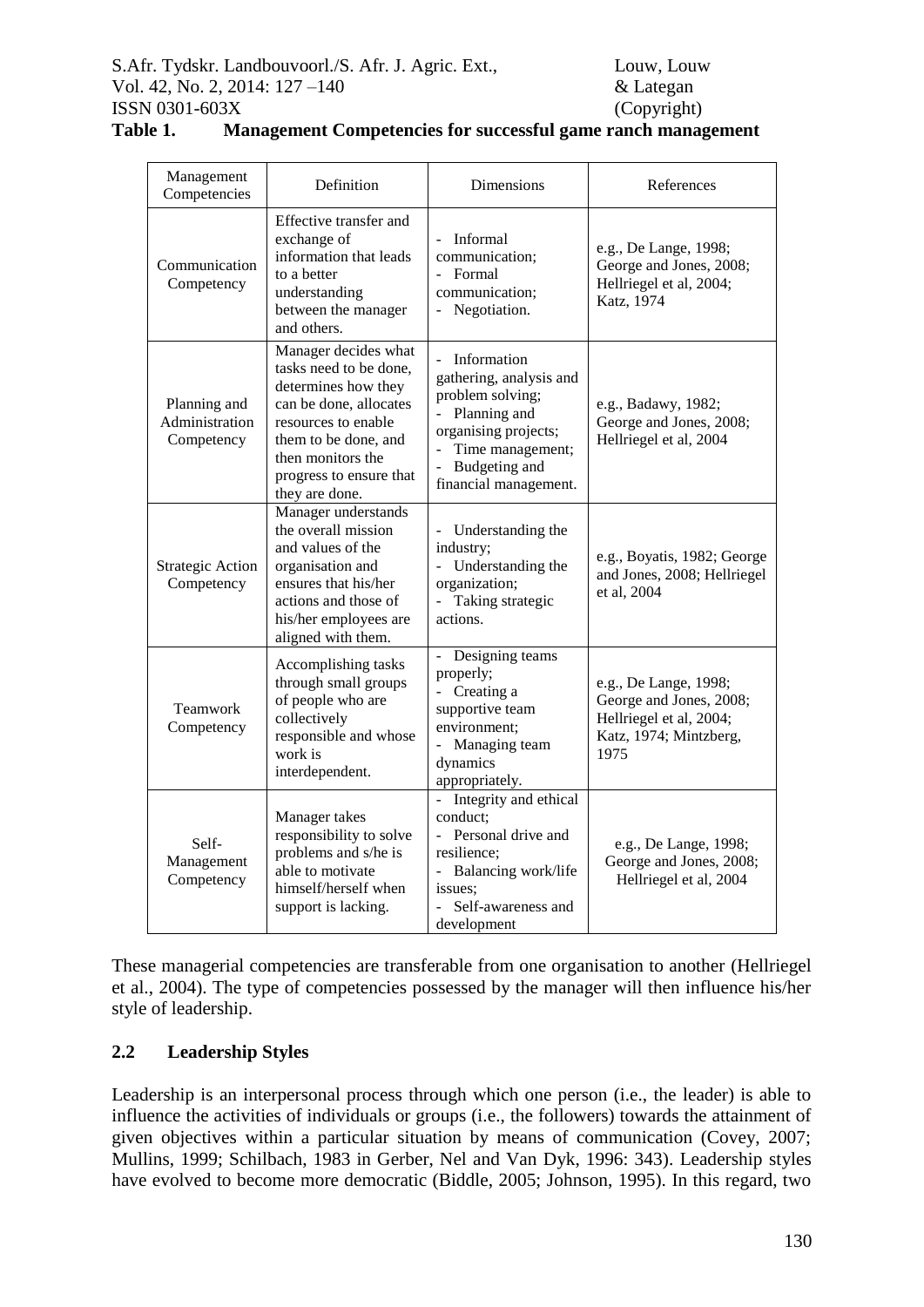views of leadership are considered: transactional and transformational leadership (Burns, 1978). The former relates to the task-orientated approach to competencies, which focuses primarily on the management skills component of management competencies (i.e., overt behaviour required for effective job performance, as determined by the nature of managerial work, leading to a specific outcome) (Louw, 1999: 95). The latter relates to the personcentred and change approaches to competencies, incorporating meta-competencies (i.e., competencies inferred from individual covert behaviour) (Louw, 1999: 95).

## *2.2.1 Transactional Leadership*

Bass and Avolio (1997) describe the transactional leadership as being based on traditional bureaucratic authority and legitimacy. Managers applying this style are able to entice subordinates to perform and achieve desired outcomes by promising them contingent rewards, such as recognition and pay increases (Bass, 1990; Bass and Avolio, 2000; Mester, Visser and Roodt, 2003; Senior, 1997) or corrective actions when performances deviate from standards (Erasmus and Van Dyk, 2003; Senior, 1997). These leaders define and communicate the work that must be done by their followers, how it has to be done, and the reward their followers will receive for completing these objectives (Avolio, Waldman and Yammarino, 1991; Meyer and Botha, 2000).

Transactional leaders are suited to a more stable business environment with little competition (Bass, Avolio, Jung, and Berson, 2003; Tichy and Devanna, 1986). However, the current competitive business environment requires a new style of leadership in order to ensure the organisation or the game ranch's survival and performance, namely transformational leadership (Barbuto, 2005; Bass, 1985; Brand, Heyl and Maritz, 2000).

## *2.2.2 Transformational Leadership*

Burns (1978) defined transformational leadership as, "the process of pursuing collective goals through the mutual tapping of leaders and followers' motive bases towards the achievement of the intended change". Transformational leadership concerns the transformation of employees' beliefs, value, need and capabilities (Brand et al., 2000). In other words, transformational managers encourage subordinates to adopt the organisational vision as their own (Cacioppe, 1997).

They have the ability to change the way their employees think and then act (Louw and Venter, 2006). Transformational leadership theory is seen to be an extension of transactional leadership (Bass and Aviolo, 1994; Pruijn and Boucher, 1994). However, these two leadership styles are not mutually exclusive, as a leader may display a varying degree of transactional or transformational leadership (Bass, 1997; Ristow, 1998) and managerial competencies.

# **3 PURPOSE OF THE STUDY**

The main purpose of this study is to development a framework for assessing the management competencies and leadership styles needed by game ranch managers and/or owners. This is essential in order to enhance the prospects of game ranches to survive, grow and succeed.

To achieve this, a pilot-study was undertaken to explore which management competencies and leadership styles are required to assist game ranch managers and/or owners in the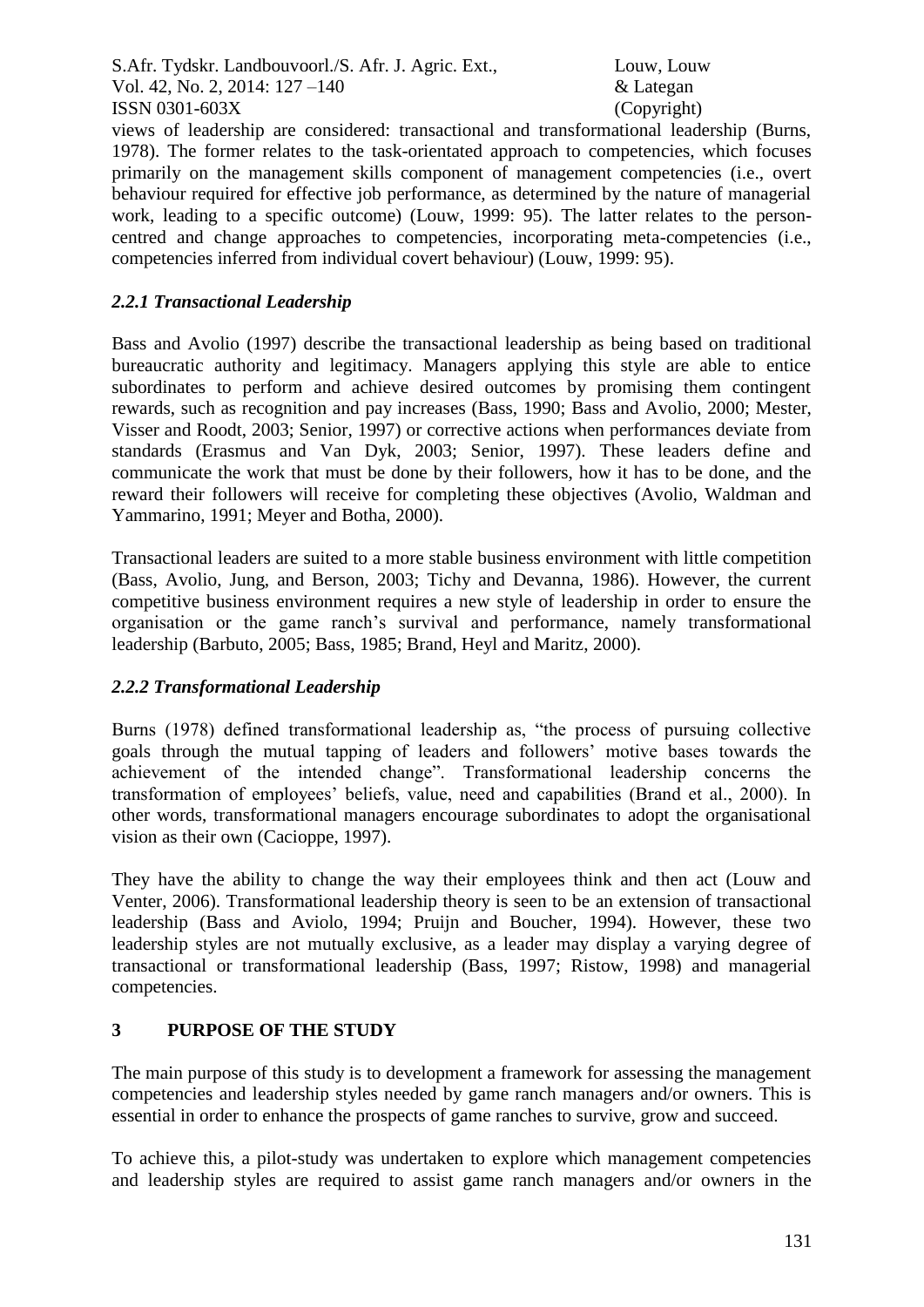effective and efficient management of their game ranches in the Eastern Cape, South Africa. Consequently, to achieve the purpose of this study, the following objective was stated:

To identify the significance of the relationship between:

- current and ideal (future required) managerial competencies;
- current managerial competencies, transactional and transformational leadership styles;
- managerial competencies and selected biographical variables, namely gender, experience and number of employees.

## **4 RESEARCH METHODOLOGY**

The research questionnaire consisted of two sections. Section A consisted of 12 closed questions canvassing biographical data. These included questions on management level, experience, age, gender, race, level of education and more in depth questions like ownership of the game reserve, number employees, size of game reserve, services provided, number of visitors and annual turnover.

Section B focused on managerial competencies (adapted from Hellriegel, Jackson and Slocum, 2002:32) and leadership styles. A 5-point Likert scale was used to measure the managerial competencies (Leedy and Ormrod, 2005: 26). The statements were linked to a response continuum of 1 to 5, where  $1 =$  Poor and  $5 =$  Excellent. The current (i.e. actual) level of competencies were recorded in column A and the relative importance of competencies that managers deemed to be necessary for managing the game ranch for the next ten years (i.e. ideal) where recorded in column B.

This section B consisted of 31 questions aimed at addressing the competency dimension of the game ranch managers/owners and 10 questions which aimed at gathering information on the transactional and transformational leadership characteristics of the respondents.

The research questionnaire was administered to randomly selected managers/owners at 100 different game ranches in the Eastern Cape Province to ensure an accurate sample of the entire population. The questionnaires were distributed by means of personal delivery and collection by fax machine, mail or email. The required response time was three weeks.

Respondents were encouraged to complete the questionnaire and reminders were also sent out to ensure timely responses. Despite efforts to collect as much data as possible, 40 questionnaires were successfully returned, giving a response rate of 40 per cent. The data collected was found to be sufficient for inferential statistics to be carried out as a pilot study (Johnson and Wichern 1998).

The data was analyzed using Statistica V.8. Sample T-testing, Cross Tabulations (Chi Square) and Analysis of Variance (ANOVA) tests were used to assess the research objectives. The reliability and validity the research instrument were also tested by using Cronbach Reliability Analysis and Confirmatory Factor Analysis.

In this pilot study, Cronbach alpha reliability coefficients were used to assess the internal consistency of the all the construct scales, applying the cut-off point of 0.60. According to Hair, Anderson, Tatham and Black (1998:449) 0.70 is the generally acceptable lower limit for Cronbach alpha coefficients, however in the case of exploratory research, as is the case in this pilot study, it may be lowered to 0.60.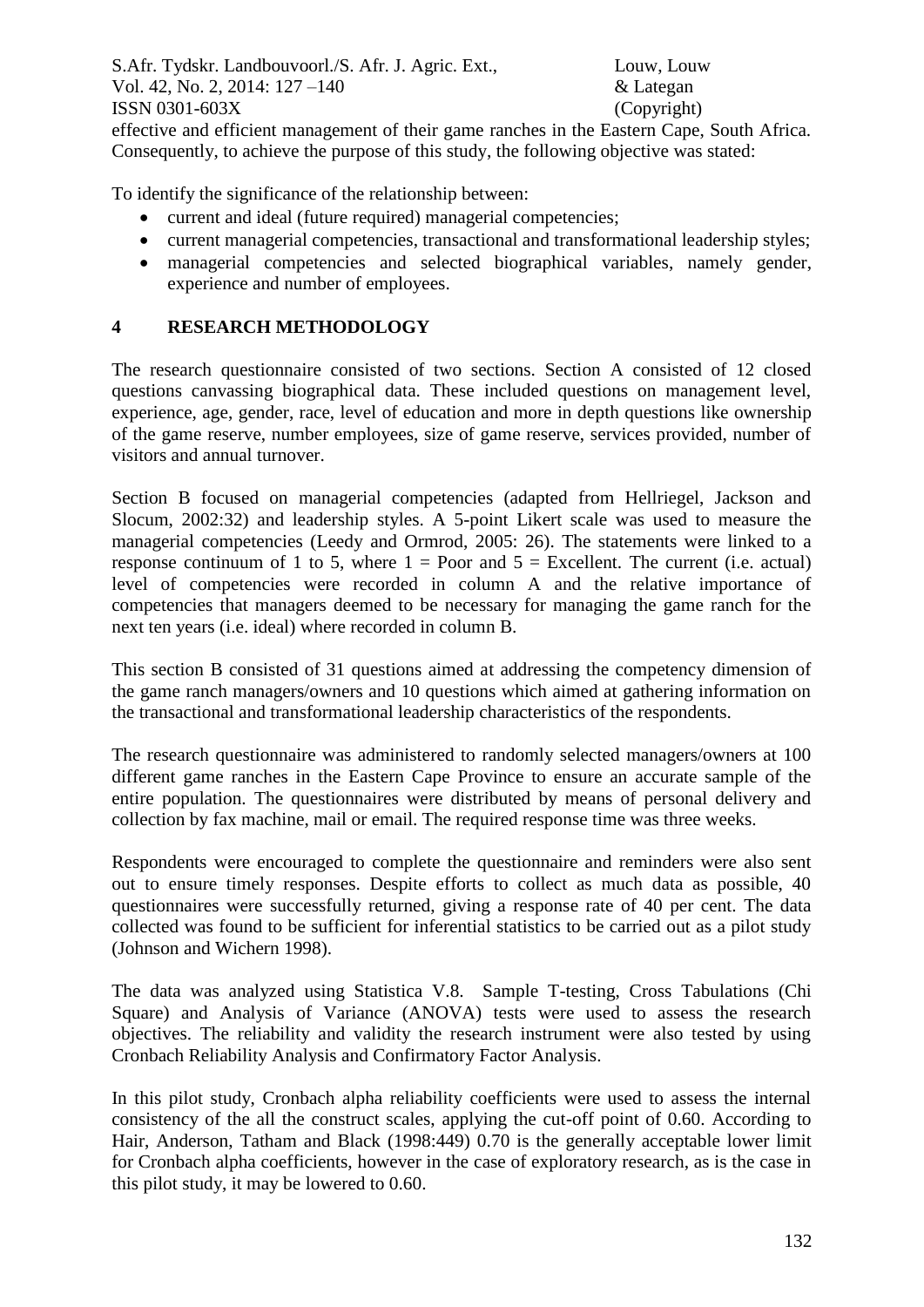Table 2 shows that half of the constructs are reliable ( $\alpha > 0.6$ ), namely Transactional Leadership ( $\alpha = 0.715$ ), Teamwork Current ( $\alpha = 0.667$ ), Teamwork Ideal ( $\alpha = 0.623$ ), Strategic Action Ideal ( $\alpha = 0.620$ ), Self Management Current ( $\alpha = 0.611$ ) and Self Management Ideal ( $\alpha$  = 0.707).

**Table 2. Cronbach Alpha Coefficients for managerial competencies and leadership styles**

|  |          | Leadership         |                            | Communication |       | Planning and<br>Admin |       | Teamwork |       | Strategic Action |       |         | Self Management |
|--|----------|--------------------|----------------------------|---------------|-------|-----------------------|-------|----------|-------|------------------|-------|---------|-----------------|
|  |          | Trans-<br>actional | Trans-<br>forma-<br>tional | Current       | Ideal | Current               | Ideal | Current* | Ideal | Current          | Ideal | Current | Ideal*          |
|  | Cronbach | 0.715              | 0.490                      | 0.487         | 0.504 | 0.509                 | 0.552 | 0.667    | 0.623 | 0.544            | 0.620 | 0.611   | 0.707           |

\* Exhibit construct validity

These findings contribute towards refining the research instrument for future research and enable the development of a framework for assessing managerial competencies and leadership styles of game ranch managers/owners.

In this regard, and to accomplish the objectives of this research, the relationships between the managerial competency constructs, leadership styles and selected biographical variables (gender, experience and number of employees) are tested statistically in order to provide a preliminary idea of the managerial competency and leadership profile trends in game ranch management in the Eastern Cape Province of South Africa.

In terms of the validity, only Current Teamwork and Ideal Self Management competencies exhibited construct validity as their Confirmatory Factor Analyses (CFA) parameters loaded (factor loadings of greater than 0.4 with corresponding T-statistics greater than 2.5) significantly onto their respective factors at the 95 percent confidence level.

## **5 EMPIRICAL FINDINGS**

## **5.1 Biographical variables of respondents**

A frequency analysis the biographical characteristics of the respondents are reported in Table 3.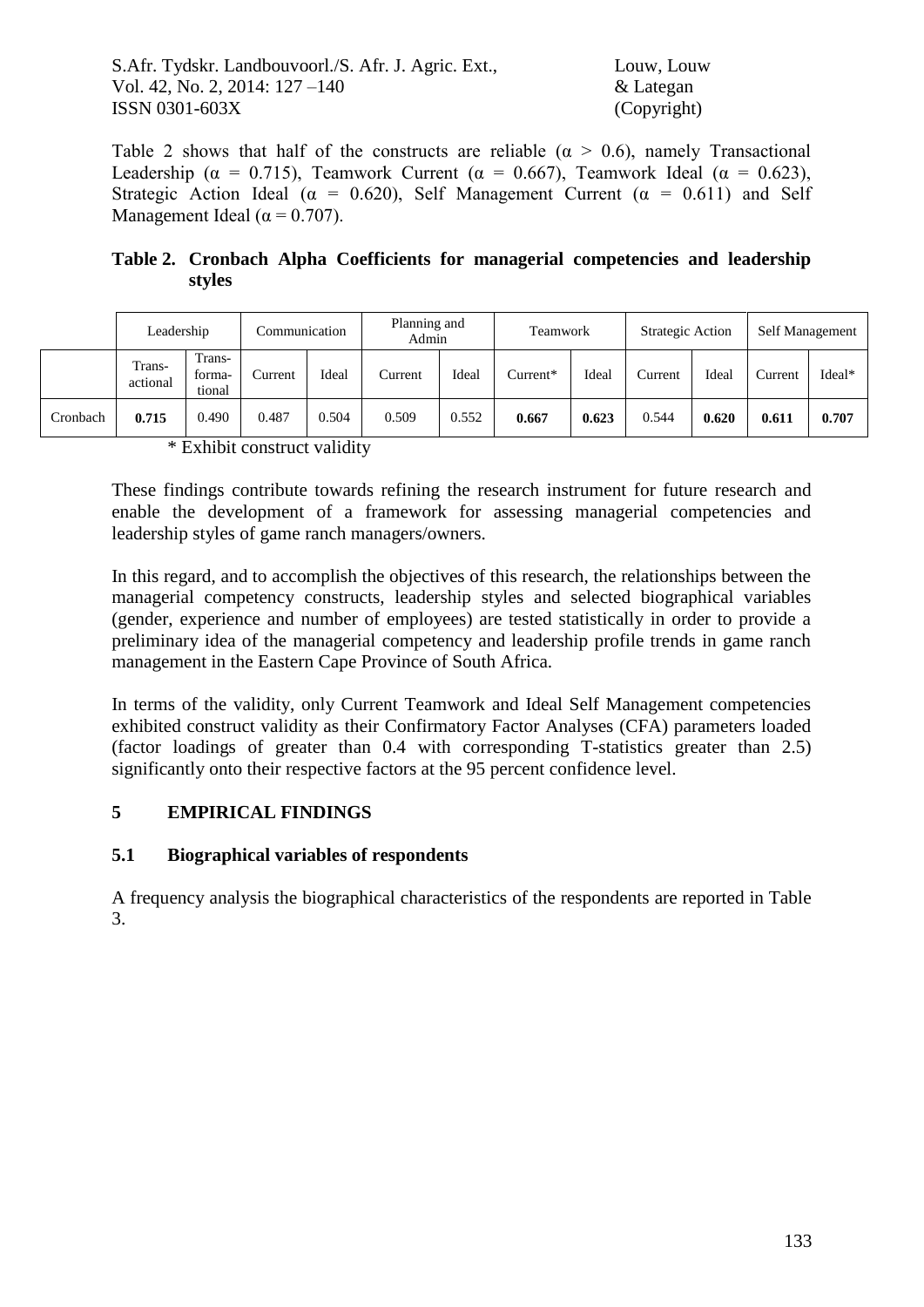| Variable                              | *Frequency | Variable                                | *Frequency |
|---------------------------------------|------------|-----------------------------------------|------------|
| <b>Management Level:</b>              |            | Type of Ownership:                      |            |
| Manager/Manager                       | 37.50%     | Private Company                         | 37.00%     |
| Owner Only                            | 30.00%     | Sole Proprietor                         | 25.00%     |
| <b>Years of Experience:</b>           |            | Size of Game Ranches:                   |            |
| $0$ to 5 yrs                          | 25.00%     | 0 to 600ha                              | 5.00%      |
| 6 to 10 yrs                           | 15.00%     | 601 to 4000ha                           | 47.50%     |
| 11 to 15 yrs                          | 12.50%     | 4001 to 8000ha                          | 32.50%     |
| $16+$ yrs<br>$\overline{\phantom{0}}$ | 47.50%     | $8001 + ha$<br>$\overline{\phantom{0}}$ | 15.00%     |
|                                       |            |                                         |            |
| Age of Respondents:                   |            | Number of Visitors:                     |            |
| 20 to 29                              | 7.50%      | 1 to 50<br>$\overline{\phantom{0}}$     | 25.00%     |
| 30 to 39                              | 15.00%     | 51 to 200<br>$\overline{\phantom{0}}$   | 25.00%     |
| 40 to 49                              | 30.00%     | 201 to 400                              | 14.00%     |
| 50 to 59                              | 45.00%     | 401 to 700                              | 3.00%      |
| $60+$                                 | 2.50%      | $700+$<br>$\overline{\phantom{0}}$      | 33.30%     |
| Race and Gender:                      |            | <b>Number of Employees:</b>             |            |
| Male                                  | 85.00%     | 0 to 15                                 | 67.50%     |
| White                                 | 100.00%    | $40+$<br>$\overline{\phantom{0}}$       | 10.00%     |
| Level of Education:                   |            | <b>Annual Turnover:</b>                 |            |
| Matric and Postgraduate               | 72.50%     | Less than \$1 million                   | 58.06%     |
| Grade 11 and below                    | 27.50%     | More than \$1 million                   | 41.94%     |

| Table 3. | Frequency analysis of biographical characteristics of respondents |  |
|----------|-------------------------------------------------------------------|--|

\* Not all the respondents responded to each question

Table 3 indicates that 37.5 percent of the respondents are owner/managers of the game ranches. The majority of managers/owners (47.5 percent) had 16 years or more experience in their current positions. In this study, 100 percent of the respondents were from the white population with 15 percent female.

Game ranches in the Eastern Cape general seemed to employ relatively few employees with 67.5 percent of respondents indicating they employ between 0 and 15 employees on the game ranch and only 10 percent of respondents employing over 40 employees. Most of the managers (72.5 percent) had post-matriculation qualifications.

## **5.2 Managerial competency profile and profile gap**

A *t-test* was run to identify if the difference between each current and ideal competency was statistically significant at the 95 per cent confidence level ( $p < 0.05$ ). In doing so the "gap" between current and ideal managerial competencies were established. This "gap" is represented by the current managerial competency score minus the ideal managerial competency score as shown in Table 4.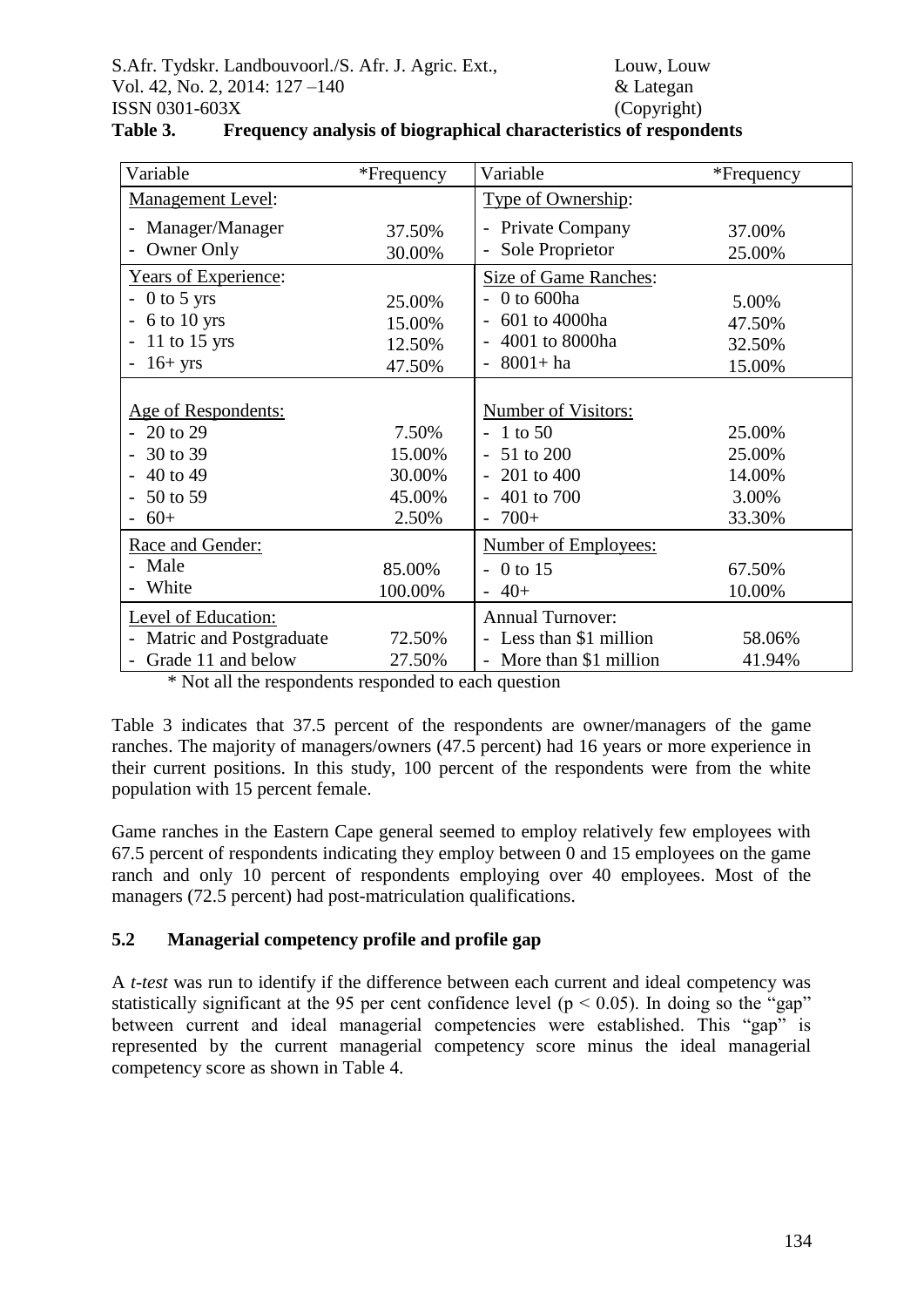| <b>Variable</b>    | <b>Mean</b><br>current | <b>Mean</b><br>ideal | Diff     | T-Value  | Df | P-Value |
|--------------------|------------------------|----------------------|----------|----------|----|---------|
| Communication      | 3.605                  | 4.255                | $-0.650$ | $-7.187$ | 78 | 0.000   |
| Planning and Admin | 3.716                  | 4.554                | $-0.837$ | $-9.449$ | 78 | 0.000   |
| Team Work          | 3.460                  | 4.335                | $-0.875$ | $-7.977$ | 78 | 0.000   |
| Strategic action   | 3.575                  | 4.410                | $-0.835$ | $-8.024$ | 78 | 0.000   |
| Self Management    | 4.029                  | 4.483                | $-0.454$ | $-5.293$ | 78 | 0.000   |

**Table 4. T-test between current and ideal management competencies**

From Table 4 it is evident that the relative importance rating of the most well developed current managerial competencies, in order of importance, included self management, planning and administration, communication, strategic action and teamwork.

On the other hand the relative importance ratings of the ideal management competencies, in order of importance, included planning and administration, self management, strategic action, teamwork and communication. The findings, displayed in Table 4, also indicate that there is a statistically significant difference, at the 95 percent confidence level, between all current and ideal managerial competencies, indicating the need for development in all the competencies.

# **5.3 Relationship between managerial competencies and leadership styles**

Even though it was not possible to establish a statistically significant relationship between managerial competencies and leadership styles at the 95 percent confidence level, there is an indication that both transactional and transformational leadership styles are dependent on the current managerial competencies and that transformational leadership skills needed to be improved. Based on this finding, the relationship between management competencies and leadership styles requires further analyses.

## **5.4 Relationship between the current management competency constructs and selected biographical variables**

Even though the relationship between all the current management competencies and selected biographical variables were analysed, for the sake of brevity only the significant relationships are shown in Table 5.

| <b>RELATIONSHIPS</b>                       | <b>Cross Tabulation</b> |         | <b>ANOVA</b> |                |  |
|--------------------------------------------|-------------------------|---------|--------------|----------------|--|
|                                            | Chi-Square              | p-value | F-Statistic  | p-value        |  |
| <b>Current Teamwork Competency and</b>     | 6.8534                  | 0.0325  |              | 5.1725 0.02958 |  |
| Gender (Reliable and valid)                |                         |         |              |                |  |
| <b>Current Self Management and Gender</b>  | 2.8045                  | 0.24605 | 11.965       | 0.00152        |  |
| (Reliable but not valid)                   |                         |         |              |                |  |
| <b>Current Strategic Action Competency</b> | 4.8418                  | 0.56778 | 4.9645       | 0.01303        |  |
| and Number of employees (Not               |                         |         |              |                |  |
| reliable)                                  |                         |         |              |                |  |

#### **Table 5. Relationship between current management competency constructs and selected biographical variables.**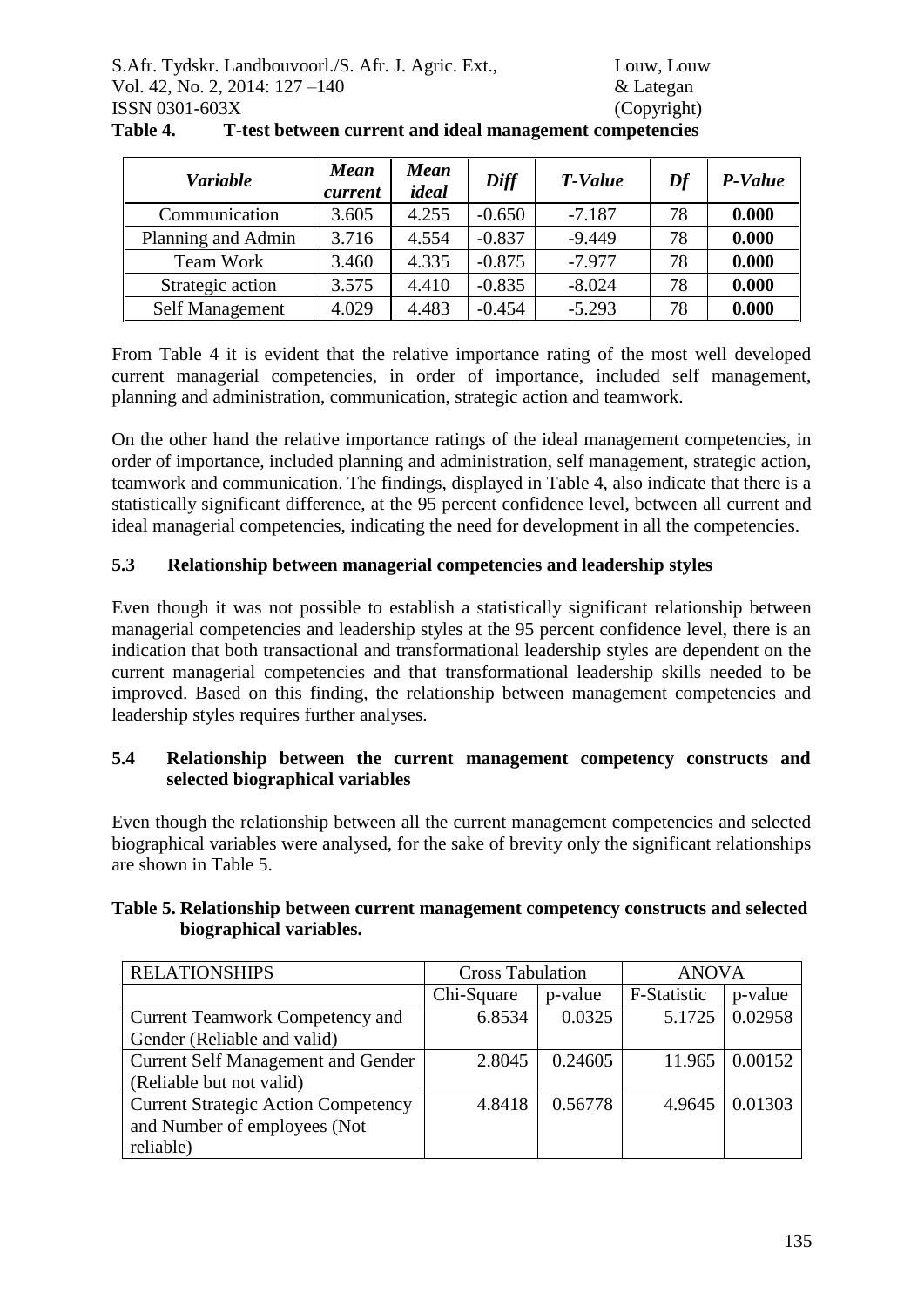From Table 5 it is evident that significant relationships exist between gender and Current Teamwork as well as Self Management competencies. It must be noted, however, that even though there are significant relationships between these competencies and gender, it has to be cautioned that this finding could be biased because the number of female respondents were in the minority, influencing the validity. Even though most of the relationships were not reliable, it points to the importance of further investigation based on a larger sample. In all instances the female respondents indicated that their competencies were more "under developed" than those of the male respondents.

The only other significant relationship was between Current Strategic Action Competency and the number of employees at the 95 percent confidence level. However, this construct was not reliable ( $\alpha$ <0.6). It can, however, be inferred that the greater the number of employees, the greater the need to have well developed strategic action competencies.

## **6 CONCLUSIONS AND RECOMMENDATIONS**

This pilot-study identified that self management was the most developed current competency while team work was the least developed current competency. In other words, many managers of the game ranches industry are self-motivated and responsible in their work. Conversely, they show weak communication and teamwork skills.

This could indicate that managers conceive their work as mostly individualistic. They are the leaders and theirs employees have to follow their decision. This behaviour is characteristic of a transactional leadership. However, this study failed to establish a statistically significant link between competencies and leadership due to lack of consistency of the leadership style constructs.

Despite this, there is an indication, even though a statistically weak relationship, that both transactional and transformational leadership styles are dependent on the current managerial competencies and that transformational leadership skills needed to be improved. Further research will need to assess the strength of the relationship between managerial competencies and transactional and transformational leadership styles. Even though this research instrument, adapted from Hellriegel, et al. (2002) has previously been tested in the United States of America, the question could be posed as to whether the instrument should be adapted for application in South Africa and more specifically within the context of the game ranch industry.

The gap analysis indicated that there was a significant difference between all current and ideal managerial competencies. Specifically, it was found that managers were aware of their lack of team work competency. They indicated that this dimension should develop drastically overtime (0.875). Other managerial competencies that required development include planning and administration (0.837) as well as strategic action (0.835).

This is supported by the respondents indicating that the planning and administration competency was considered as the most important competency in the future. Indeed, because of the growth of the number of tourists visiting the game ranches and the importance of this industry to the economic prosperity of the Eastern Cape Province, and South Africa, in general, sound planning and administrative competencies would be key to the success of this industry. Thus, there seems to be awareness amongst the respondents that they need to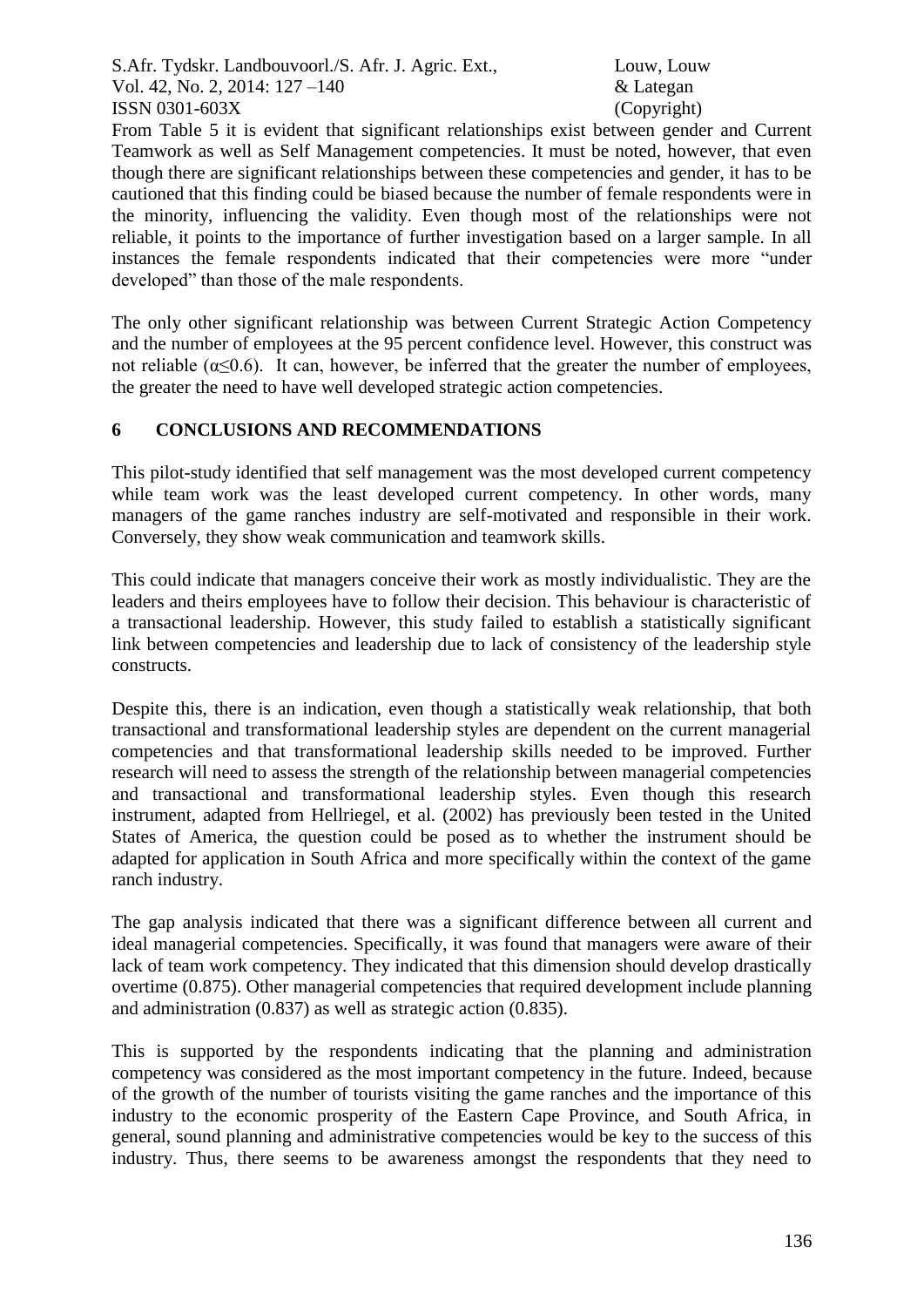develop certain managerial competencies further. For instance, the team work can be developed through workshops and team building sessions.

Significant relationships exist between gender and Current Teamwork as well as Self Management competencies. This indicates the importance of further investigation based on a larger sample. In all instances the female respondents indicated that their competencies were more "under developed" than those of the male respondents. The only other significant relationship was between Current Strategic Action Competency and the number of employees. This suggests that increased numbers of employees increase the need for well developed strategic action competencies.

Finally it can be concluded that a framework towards assessing managerial competencies has been established but that a framework assessing transactional and transformational leadership styles needs further refinement.

Based on the findings of this research, the following recommendations are made for future research:

- 1. Refinement and contextualisation of the research instruments to the game ranch industry.
- 2. Investigate the influence of biographical variables such as gender, the number of employees employed and managerial experience on managerial competencies and leadership styles.
- 3. Investigate the possibilities of design managerial training programmes to develop the competencies as highlighted by the "gap" analysis.

Based on the findings of this pilot study, the following hypotheses are proposed for further investigation:

- $H_0^1$ : There is no statistically significant difference between the current managerial competencies and the ideal managerial competencies.
- H<sub>0</sub><sup>2</sup>: There is no statistically significant relationship between current managerial competencies and transactional leadership style.
- H<sub>0</sub><sup>3</sup>: There is no statistically significant relationship between current managerial competencies and transformational leadership style.
- $H_0^4$ : There is no statistically significant relationship between selected biographical variables, such as gender, experience and number of employees and transactional leadership style.
- H<sub>0</sub><sup>5</sup>: There is no statistically significant relationship between selected biographical variables, such as gender, experience and number of employees and transformational leadership style.

## **REFERENCES**

- AVOLIO, B. J., WALDMAN, D. A., & YAMMARINO, F. J. 1991. "Leading in the 1990's: the Four I's of Transformational Leadership*". Journal of European Industrial Training*, Vol 15 pp.1-8.
- BADAWY, M. K (1982) *Developing Managerial Skills in Engineers and Scientists*. New York: Van Nostrand Reinhold.
- BARBUTO, J. E. (Jr.), 2005. "Motivation and Transactional, Charismatic, and Transformational Leadership: A Test of Antecedents*" Journal of Leadership & Organizational Studies*, Vol 11 No 4 pp.26-40.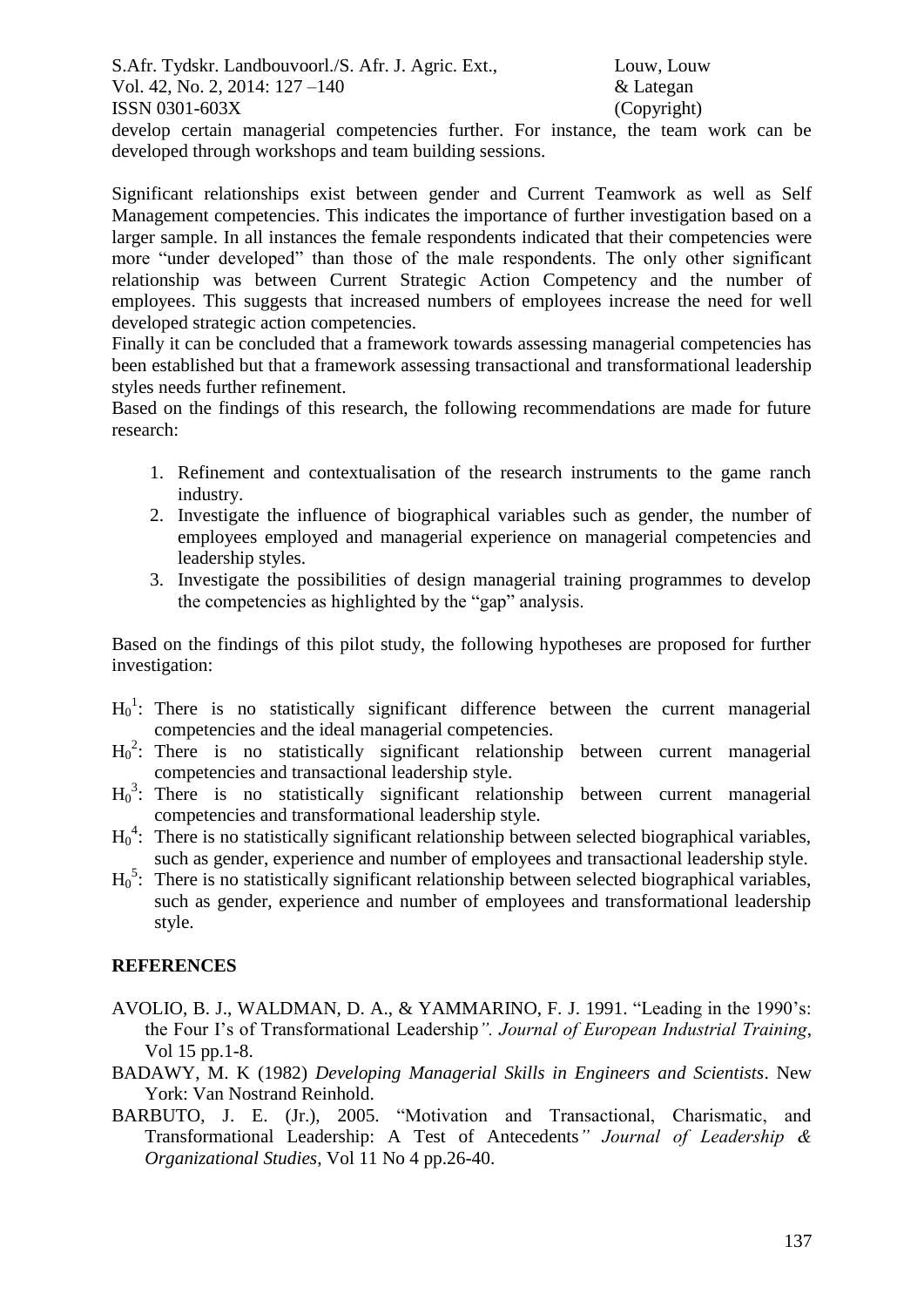S.Afr. Tydskr. Landbouvoorl./S. Afr. J. Agric. Ext., Louw, Louw, Louw

Vol. 42, No. 2, 2014: 127 –140 & Lategan

ISSN 0301-603X (Copyright)

- BASS, B. M. 1985. *Leadership and Performance Beyond Expectations*. New York: Free Press.
- BASS, B. M. 1990. *Bass and Stogdill's handbook of leadership: Theory, Research and Managerial Applications.* New York.: Free Press.
- BASS, B. M. 1997. "Concepts of Leadership". In Vecchio, R.P (ed) *Leadership: Understanding the dynamics of Power and Influence in Organization.* Notre Dame: University of Notre Dame Press.
- BASS, B. M. AND AVOLIO, B. J. 1994. *Improving Organisational Effectiveness through Transformational Leadership*. California: Sage Publications.
- BASS, B. M. AND AVOLIO, B. J. 1997. Full Range Leadership Development: Manual for the Multifactor Leadership Questionnaire. California: Mind Garden Inc.
- BASS, B. M. AND AVOLIO, B. J. 2000. Multifactor Leadership Questionnaire. Redwood City: Mind Garden Inc.
- BASS, B. M., AVOLIO, B. J., JUNG, D. I. & BERSON, Y. 2003. "Predicting Unit Performance by Assessing Transformational and Transactional Leadership". *Journal of Applied Psychology,* Vol 88 No 2 pp.207-18.
- BIDDLE, I. 2005. 'Approaches to management: leadership styles', *Businessdate,* Vol. 13 Issue 3, pp.1-4
- BIG FIVE. 2007. 'Game Ranch Profitability', Available at: http://bigfive.jl.co.za/
- pdf\_files/game%20ranch%20profitiability-2.pdf.
- BOTHMA, J. DU P. (ED.) 2002. *Game Ranch Management*. 4<sup>th</sup> Edition. Pretoria: Van Schaik Publishers.
- BOYATZIS, R. E. 1982. *The Competent Manager: a Model for Effective Performance.* New York: Wiley & Sons.
- BRAND, C., HEYL, G. & MARITZ, D. 2000. "Leadership". In Meyer, M. and Botha, E. (eds.). *Organisational Development and Transformation in South Africa.* Durban: Butterworths.
- BURNS, J. M. 1978. *Leadership*. New York: Harper and Row.
- CACIOPPE, R. 1997. Leadership Moment by Moment", *Leadership and Organisational Development Journal,* Vol 18 No 7 pp.335-345.
- [COVEY, S.](javascript:__doLinkPostBack() R. 2007. 'Developing Leaders', *[Training](javascript:__doLinkPostBack()*, Vol. 44 Issue 2, pp.88-88
- CZECH, B. 2000. 'The importance of ecological economics to wildlife conservation', *Wildlife Society Bulletin,* Vol 28 No 1 pp.2–3.
- DE LANGE, G. J. 1998. *An Identification of the Most Important Non-technical Skills Required by Employers of Port Elizabeth Technicon Engineering Students when Placed.*  Unpublished Master Diploma of Technology (Management Practice). Port Elizabeth: Port Elizabeth Technikon.
- ERASMUS, B. J. & VAN DYK, P. S. 2003. *Training management in South Africa*. Cape Town: Oxford University Press.
- FALKENA, H. B. 2003. *Profit and Honour in Game Ranching*. The S A Financial Sector Forum. ISBN 1-919835-08-3.
- FLANAGAN, N. & FINGER, J. 1998. *Just about everything a manager needs to know in South Africa*. Halfway House: Zebra Press.
- GEORGE, J. M. & JONES, G. R. 2008. *Contemporary Management (5th edition),* New York: McGraw-Hill
- GERBER, P. D., NEL, P. S. & VAN DYK, P. S. 1996. *Human Resource Management*. Johannesburg: International Thompson Publishing.
- HAIR, J. F., ANDERSON, R. E., TATHAM, R. L. & BLACK, W. C. 1998. *Multivariate data analysis*. 3rd edition. New York: Macmillan.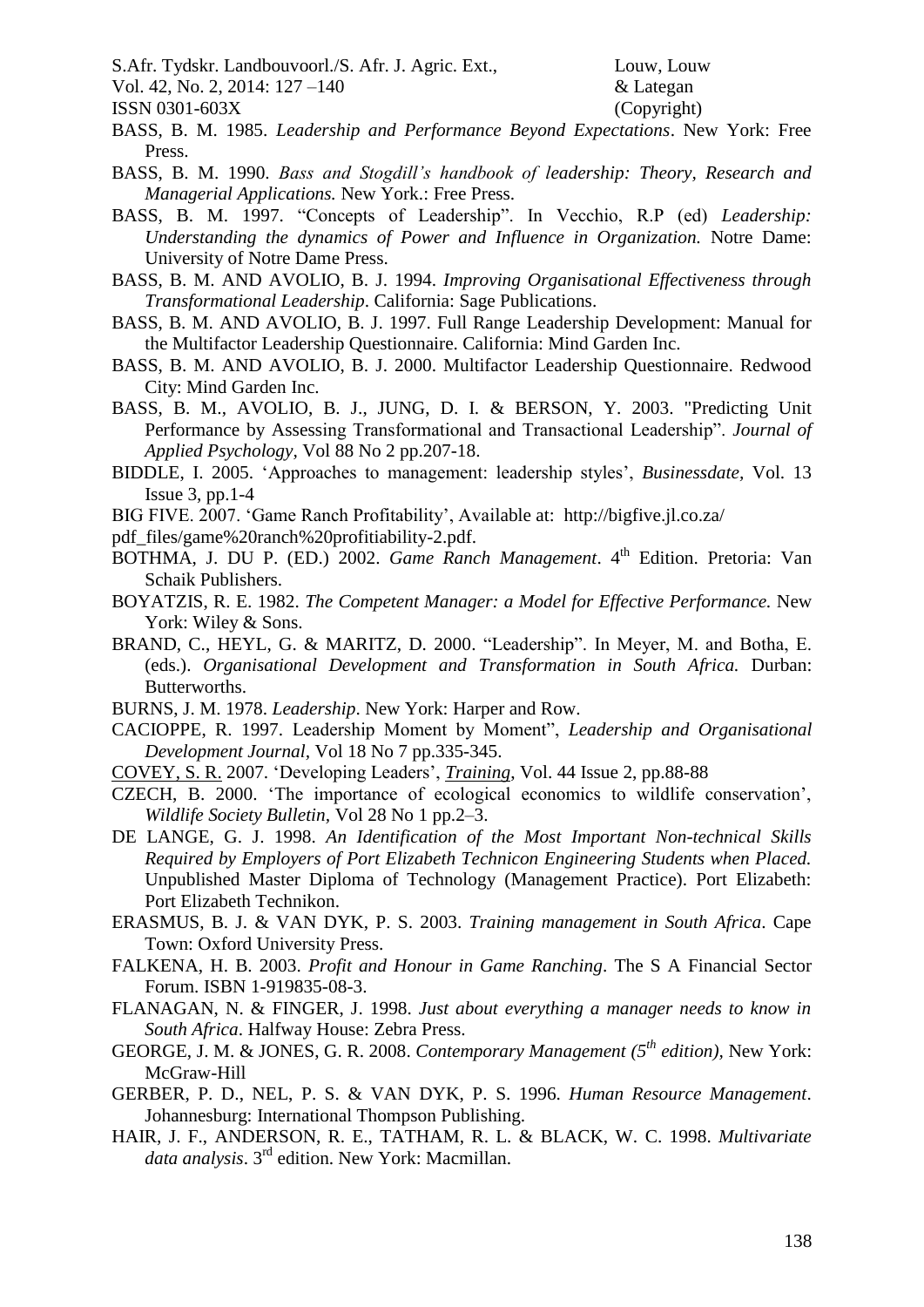S.Afr. Tydskr. Landbouvoorl./S. Afr. J. Agric. Ext., Louw, Louw

Vol. 42, No. 2, 2014: 127 –140 & Lategan

ISSN 0301-603X (Copyright)

- HELLRIEGEL, D., JACKSON, S. E. & SLOCUM, J. W. 2002. *Management.* 9th Edition. Cincinatti: South-Western College Publishing.
- HELLRIEGEL, D., JACKSON, S. E., SLOCUM, J. W., STAUDE, G., AMOS T., KLOPPER, H. B., LOUW, L. & OOSTHUIZEN, T. 2004. *Management*. 2<sup>nd</sup> South African Edition. Cape Town: Oxford University Press.
- HOFFMAN, L. C., MULLER, M., SCHUTTE, DE W. & CRAFFORD, K. 2004. The retail of South African game meat: current trade and marketing trends. *South African Journal of Wildlife Research,* Vol 34 No 2 pp.123-134.
- JOHNSON, M. 1995. *Managing in the new Millennium*. Oxford: Butterworth-Heinmeann.
- JOHNSON, R. A & WICHERN, W. 1998. *Applied multivariate statistical analysis***.** Fourth Edition. Upper Saddle River, NJ: Prentice Hall.
- KATZ, R. L. 1974. Skills of an Effective Administrator. *Harvard Business Review*, Vol 52 No 5 pp.90-101. (Original work published in 1955).
- LATEGAN, F. S. 2007. *Towards a framework for assessing risk perception concerning commercial Springbuck (Antidorcas marsupialis) ranching and its influence on management decision making.* Unpublished D Tech Thesis. Port Elizabeth: Nelson Mandela Metropolitan University.
- LEEDY, P. & ORMROD, J. 2005. *The Problem: The Heart of the Research Process.* Practical Research: Planning and Design. New Jersey: Prentice Hall.
- [LEVENSON, A. R.,](javascript:__doLinkPostBack() [VAN DER STEDE, W. A.](javascript:__doLinkPostBack() & [COHEN, S. G.](javascript:__doLinkPostBack() 2006. "Measuring the Relationship Between *Managerial Competencies* and Performance". *[Journal of](javascript:__doLinkPostBack()  [Management](javascript:__doLinkPostBack()*, Vol. 32 Issue 3, pp.360-380.
- LOUW, L. 1999. *The status and Nature of the MBA programme in South Africa*. Unpublished D Com Thesis. Port Elizabeth: University of Port Elizabeth.
- LOUW, L. & VENTER, P. (EDS.). 2006. *Strategic management: Winning in the Southern African workplace*. Cape Town: Oxford Southern Africa.
- MEYER, M., & BOTHA, E. 2000. *Organisation Development and Transformation in South Africa.* Durban: Butterworths.
- MESTER, C., VISSER, D. & ROODT, G. 2003. "Leadership Style and its Relation to Employee Attitudes and Behaviour" *SA Journal of Industrial Psychology*, Vol 29 No 2 pp.72-80.
- MINTZBERG, H. 1975. "The Managers Job: Folkore and Fact". *Harvard Business Review*, Vol 53 No 4 pp.49-61.
- MULLINS, L. 1999. *Management and Organizational Behaviour*. London: Pitman Publishing.
- PRUIJN, G. H. J & BOUCHER, R. L. 1994. "The Relationship of Transactional and Transformational Leadership to the Organisational Effectiveness of the Dutch National Sports Organisations." *European Journal of Sports Management*, Vol 1 pp.72-87.
- RISTOW, A. 1998. *Transformational Leadership and Organisational Effectiveness in the administration of Cricket in South Africa.* Unpublished Mcom thesis. Grahanstown: Rhodes University.
- SEKARAN, U. 1992. *Research Methods for Business: a Skill Building Approach*. Second Edition. New York: Wiley & Sons.
- SENIOR, B. 1997. *Organisational Change*. London: Pitman Publishing.
- TICHY, N. M. & DEVANNA, M. A. 1986. *The Transformational Leader.* Canada: John Wiley and Sons.
- VAN NIEKERK, P. DU P. 2003. *Product positioning as part of a positioning strategy for the hunting industry in the Eastern Cape*. Unpublished D. Tech. Thesis. Port Elizabeth: Port Elizabeth Technikon.